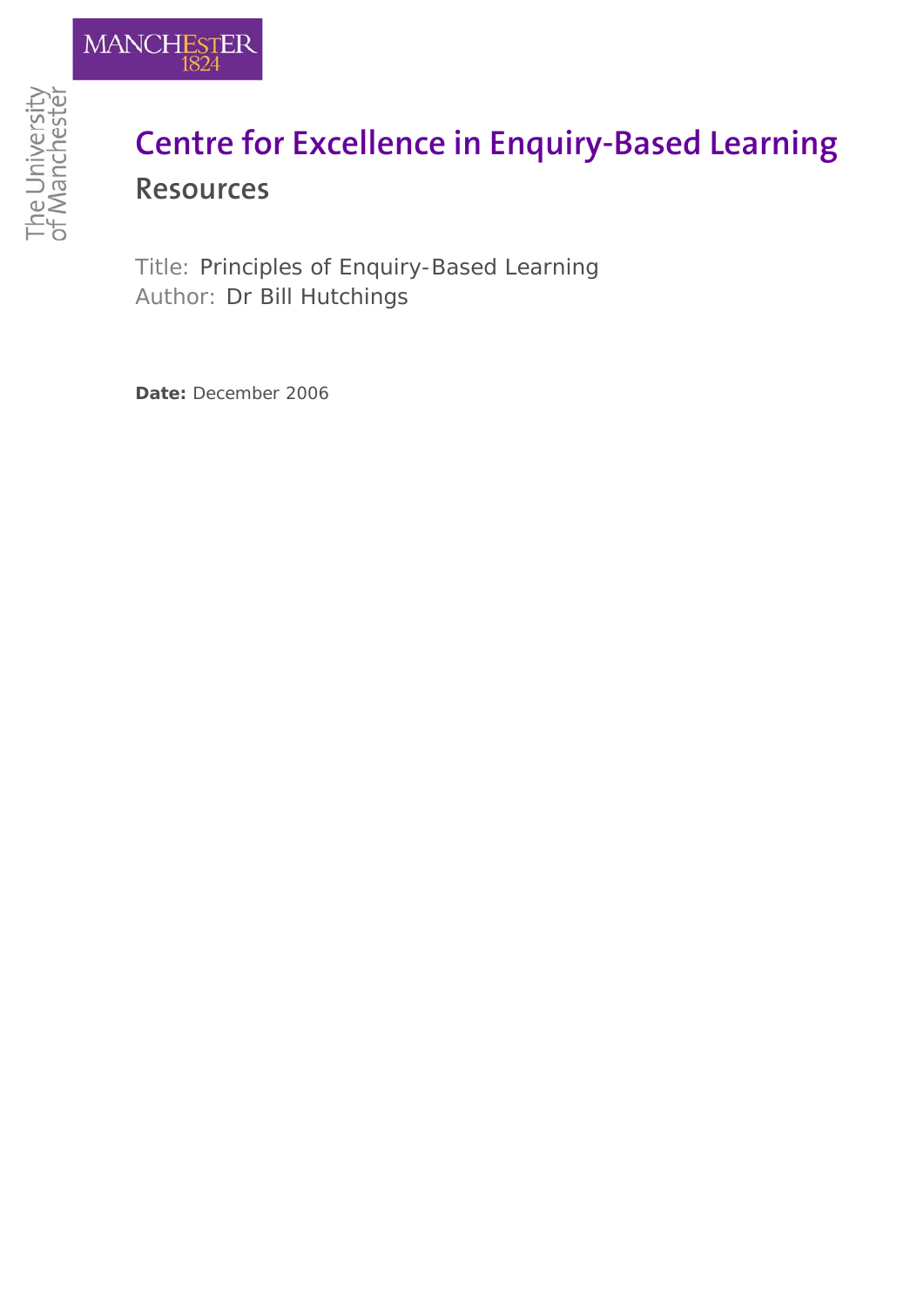## **Centre for Excellence in Enquiry-Based Learning**

The University of Manchester

**MANCHI** 

Resources

Logically enough, Enquiry-Based Learning is a term that describes any process of learning through enquiry. This may seem to be a statement of the obvious: how else does anyone learn? Does not the term possess some degree of tautology? However, much traditional teaching has in fact been predicated on an assumption that contradicts this apparently selfevident statement. The delivery of information that students are expected simply to accept and learn represents an essentially passive mode of learning. So Enquiry-Based Learning is about ensuring that, as far as is possible, students acquire their knowledge by means of a process of active learning. The learning is self-directed because it is driven by students' own decisions about appropriate ways in which an issue or scenario might be approached. They carry out research and investigations into areas that they decide are essential for a proper response to the issue. Thus they discover *how* to research by engaging in practical examples. They also have to make decisions, some of which may turn out to be wrong in the sense that they lead down avenues that are unproductive or fail to reach any outcome relevant to the issue. Such mistakes are themselves part of the learning process, and teach the message that there are often no straightforward, ready-made answers. It is therefore often the case that scenarios for Enquiry-Based Learning are created on the basis that they are sufficiently open-ended for there to be multiple and different responses, thus opening up the problem of judicious selection of approach. Perhaps most importantly of all, work on scenarios involves students in posing their own questions. The appropriate questions are either not given, so that students have to tease out what kinds of questions need investigation, or are questions that follow on from an initial given question.

A significant consequence of the open-endedness of issues is that Enquiry-Based Learning is ideally positioned to foster a deep level of engagement with problems that are multifaceted and complex. The exploratory nature of enquiry allows students to grapple with different ways of looking at ideas and issues, and to think creatively about problems that do not possess simple (or perhaps even any) answers. The flexibility of the learning is suited for the flexibility of the problems. Similarly, Enquiry-Based Learning is highly appropriate for issues whose complexity is such that they straddle traditional academic disciplines. Interdisciplinary or cross-disciplinary topics inevitably oblige students to think imaginatively and to search for knowledge in unfamiliar areas. If such problems are considered by a group of students who themselves are formally studying different disciplines, then the pooling of different kinds of knowledge can be a powerful instigator of complex learning.